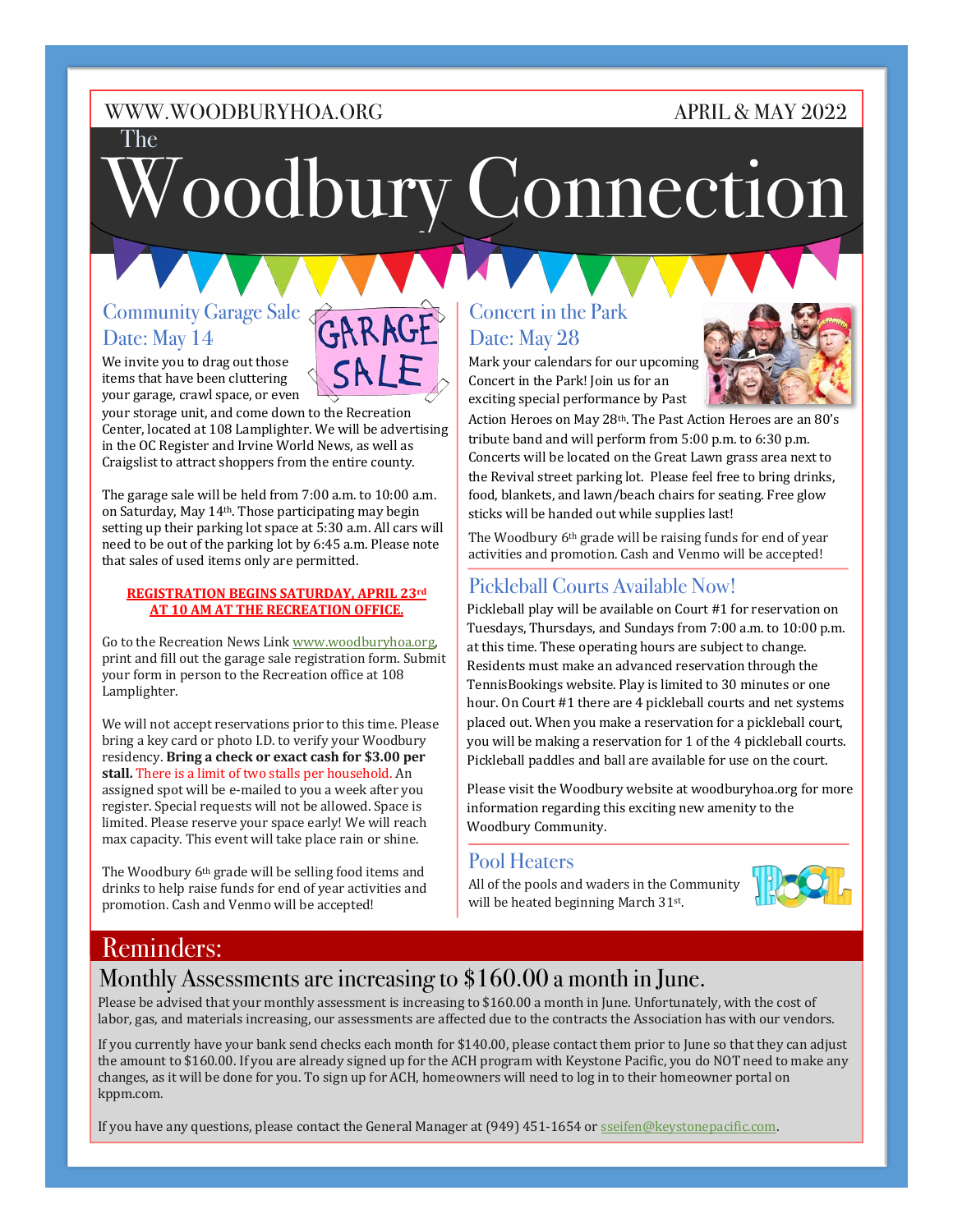#### **WOODLAND GARDEN PARK DISTURBANCES:**

Management has received numerous emails and phone calls about a group of boys on bikes/skateboards and scooters hanging out at Woodland Garden park that appear to be between the ages of 12-17 years old. They will climb on the outside of the playground equipment, use vulgar language, play with air soft guns and vandalize the park area.

If you see these boys, please call Titanium Security at (866) 256-4659 and report them immediately. If vandalism or another type of destructive behavior is happening, please call 911.

Back in September 2021 a group of kids used red spray paint all over the playground equipment and because a homeowner called Irvine PD when she saw it happening, they were caught, and Management was able to collect over \$10K from the family to pay for the damage they caused. Please save the phone number for Titanium Security in your cell phone so you can call them when you see this group at the park.

#### **LETTERS FROM THE ASSOCIATION:**

Management will conduct weekly property inspections, and while onsite we will generate letters to homeowners for violations we notice. These letters may require you to repaint areas on your property or correct a CC&R violation. Here are some helpful tips in dealing with these friendly reminders.



- Don't get upset. No one likes to receive these letters, but remember a courtesy letter is just that, a courtesy. From time to time, a friendly reminder is sent to you letting you know that an item needs to be addressed.
- Correct violations before they happen. Put away your trash can or mow your lawn weekly. Keep your neighborhood looking good. This helps protect your property values.
- Don't ignore the Association's request. Homeowners are sent a courtesy letter first. If a homeowner still does not correct the violation, they will be called to a hearing before the Board. Correct violations immediately and/or call your Manager to discuss.

#### **COMMON VIOLATIONS TO AVOID:**

- No contractor signs are allowed anywhere in the community.
- If you are selling or leasing your property, specific signage is required; see the Rules and Regulations on the website for details.
- Please note that other than 12 hours before and after trash pickup, ALL trash cans must be stored out of common area view.
- Failure to submit for architectural approval prior to installation of your landscaping can result in fines.
- If you do not live in the community, please be sure that we have an active mailing address for you. We send important notices regarding violations that, if remain ignored, can result in costly fines.

#### **BOARD OF DIRECTORS CORNER:**



**Irvine Police Department** has requested that when driving through the Woodbury Community that drivers be more diligent and obey the traffic signs, especially the **STOP SIGNS**. IPD has increased their presence and traffic citations will be issued. In addition, do not drive electric bikes on sidewalks, definitely a **NO** NO! All bikes and scooters should have a bell or horn to alert all pedestrians.



- REMINDER: Sidewalks are for pedestrians! Electric bikes, scooters, and/or skateboards do not have the right of way! Also, for those using wheels (bikes, scooters, etc.), please have the common courtesy to have a bell or horn to alert pedestrians that you are approaching.
- ATTENTION: Woodbury has placed signs around the walkways inside the Community Center. Please see photo on the left. These walkways are narrow, and they are not for bikes, scooters, and skateboards.
- We are truly sorry that we did not complete the renovation project at the resort pool as scheduled. The project had rain delays, OC Healthy Department issues, City & County inspections and material delays. Our new completion date will depend on Orange County Environmental Health Department inspection. We will post the date on the website when residents can use the resort pool, jacuzzi, and volleyball court.





- **Pet owners** need to pay more attention to their pets and not their phones.
- **SAFETY REMINDER:** Please observe the speed limit, stop signs, and also pay attention to the crossing guards for everyone's protection at all times. Wheels do not turn (by definition of the Irvine Police Department), when you stop your vehicle properly.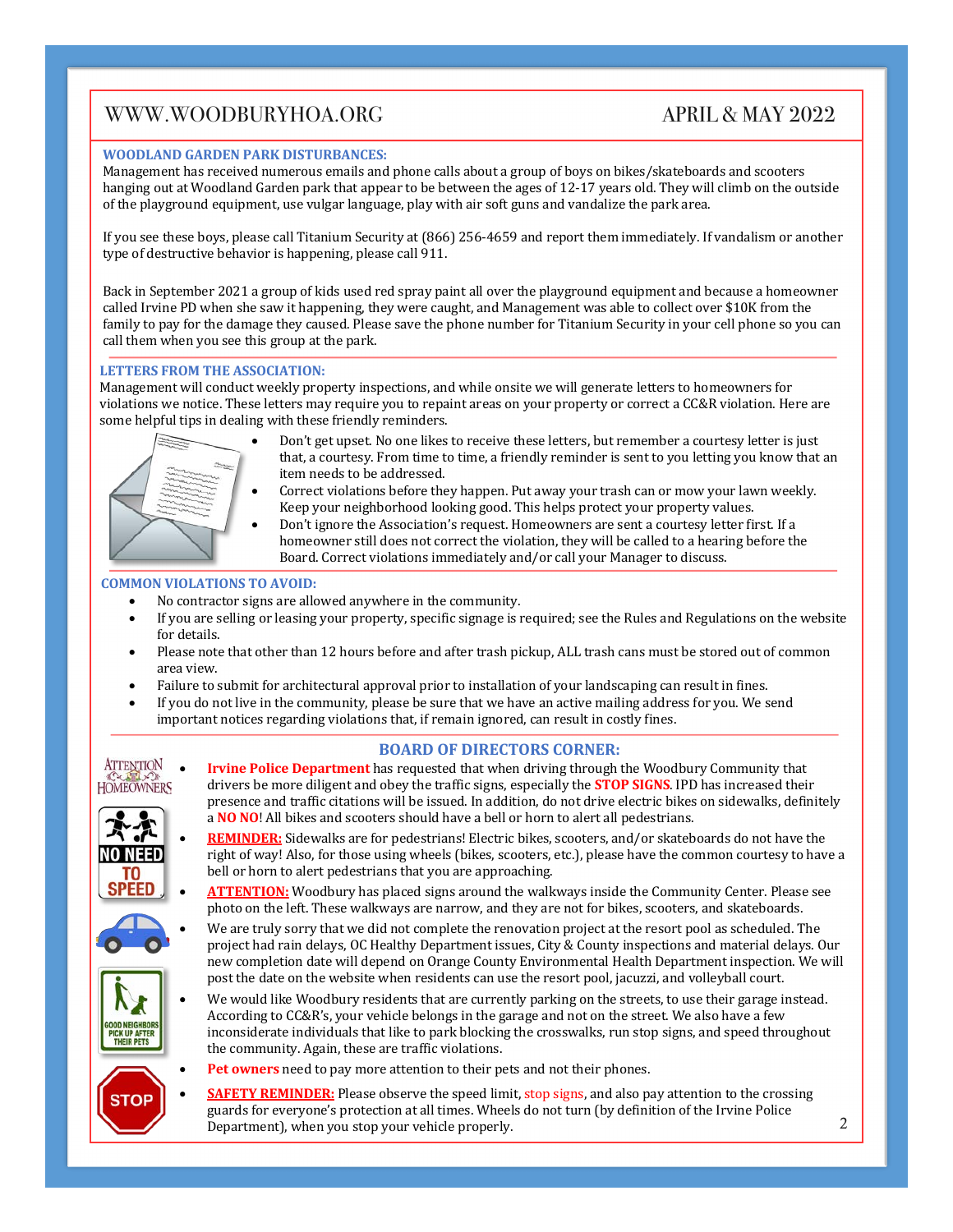## APRIL  $\&$  MAY 2022

#### **KNIFE SHARPENING - APRIL 9**

All Sharpened Up will be here in the Woodbury parking lot at 108 Lamplighter on Saturday, April 9th from 9:00 a.m. to 2:00 p.m. The cost is \$5.00 per knife, \$7.00 for serrated knives, and \$8.00 for kitchen or sewing scissors. Garden tools start at \$8.00 and hair cutting convex shears are \$20.00.

Residents will need to drop off knives in a container or box with their name, phone number, and Woodbury address. She will call you when she has completed your knives so that you can pick them up! This event is first come first serve. If this date fills up, we will consider scheduling more dates for All Sharpened Up to come out!

If you have any questions, please call  $(714)$   $770-9157$ .

#### **PEDESTRIAN CROSSING:**

Please drive carefully and watch for pedestrians as they cross the streets more often to access their cluster mailboxes or for children walking home from school. Residents should also be reminded to safely cross at intersections.

#### **PETS ON LEASH:** Please be reminded to keep your pets on a leash at all times during walks in Woodbury.

#### **EMAIL NOTIFICATIONS:**

Residents will need to sign up again to receive email notifications as we are switching to a new email system! Visit: https://woodburyhoa.org/sign-up-forenews/ to subscribe to email notifications.

#### **SUMMER KICK OFF - JUNE 3**

Please join us on Friday, June 3rd after school from 2:00 p.m. to 5:00 p.m. at the Woodbury Courtyard at 108 Lamplighter. We will have free ice cream, Chick Fil-A sandwiches, balloon twisting, airbrush tattoos, booth games, and 9-hole mini golf.

Residents must bring their key card with them and all residents in the household must be present to receive the ice cream and sandwich items. Staff will be checking key cards for this event. This event is free for Woodbury residents! Guests will not be allowed.



#### *This* event is first come first serve while supplies last. **There** is a max of 4 per household for this event!

#### **IMPORTANT VOLLEYBALL COURT CHANGES:**

When the sand volleyball court re-opens in the Resort pool area you will notice a few changes due to new requirements from the Orange County Health Care Agency (OCHCA). During the renovation process at the Resort pool area, the OCHCA advised us that they no longer allow volleyball courts to be in an enclosed pool area and in order to keep the volleyball court we must use a reservation system. At this time, we are in the process of having that system developed so that it is tied to your key cards and will only allow access to who has it rented. The reason the OCHCA no longer allows volleyball courts in an enclosed pool area is that they have seen too many drownings of children not being watched by adults distracted. Once the new reservation system is ready to be used a link will be provided on the Woodbury website. We appreciate your understanding and patience while we navigate this new required process.

#### **RED CROSS BLOOD DRIVE – JUNE 9**

Schedule now to donate blood on June 9<sup>th</sup> with the Red Cross! The Red Cross Bloodmobile will be in the Woodbury parking lot at 108 Lamplighter from 10:00 a.m. to 4:00 p.m. Residents can schedule by going to www.RedCrossBlood.org and using the sponsor code: Woodbury.

**American Red Cross** 

\*All blood donations are now tested for COVID-19 antibodies - www.redcrossblood.org/antibodytesting. For any questions, please contact the Red Cross at (800) 733-2767.



#### FREE PAPER SHREDDING FOR WOODBURY RESIDENTS - APRIL 30

Woodbury residents can safely and securely dispose of up to five banker-size boxes (24 inches x 12 inches) at a mobile shredding unit on-site in the Woodbury parking lot at 108 Lamplighter. This event will be held on Saturday, April  $30<sup>th</sup>$  from  $8:00$  a.m. to  $11:00$  a.m. Event ends once truck capacity has been reached. Please ensure all provided documents and boxes are free of binders, paper clips, plastic sleeves, and metal butterfly clips. Items not accepted include: CD's, credit cards, three-ringed binders, wire dividers, newspapers and magazines, and spiral notebooks. Must show your Woodbury key card as proof of residency.

**SPEED AQUATICS COMPETITIVE SWIM PROGRAM:** You can email Speed at speedaquaticsevaluation@gmail.com. Please check out www.speedaquatics.com or call (949) 825-9901 for information!

**TENNIS LESSONS:** Please visit the Woodbury website in order to find our 4 approved tennis instructors. If you would like to become an approved tennis instructor, please follow the instructions on the website and email **kstephenson@keystonepacific.com**.

**COMMUNITY UPDATES:** Now you can receive updates via text message regarding the Woodbury Community! Text "WOODBURY" to 47464 to sign up.